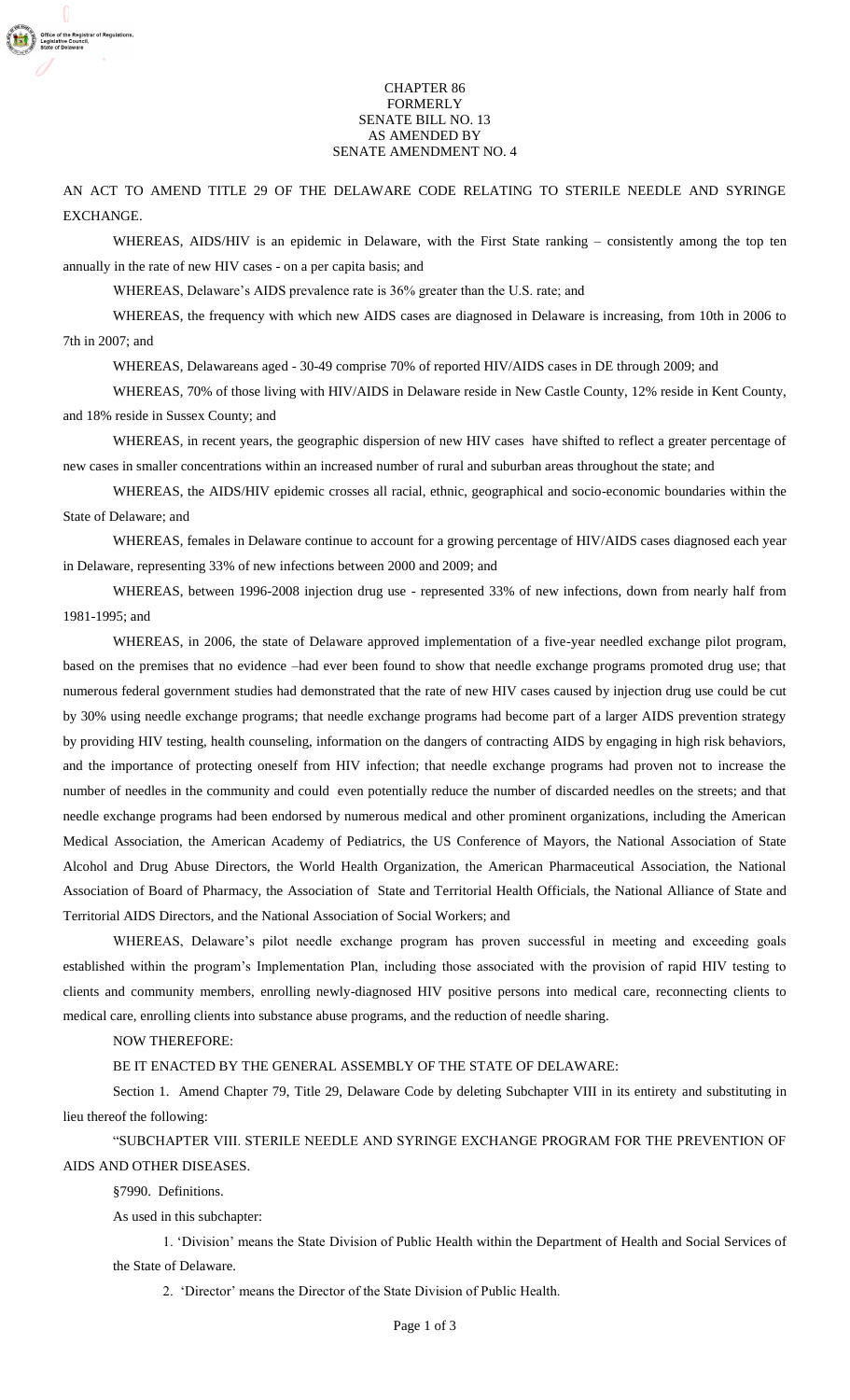3. "Participant" means an injection drug user who exchanges a sterile needle and syringe unit pursuant to the program established in Section 7991 of this Subchapter.

4. "HIV" means the Human Immunodeficiency Virus that causes Acquired Immune Deficiency Syndrome (AIDS).

§7991. Establishment of Program.

The Director of the State Division of Public Health shall maintain a sterile needle and syringe exchange program. The program shall be administered by the Director or the Director's designees. The Director is authorized to designate private providers of services to operate the program.

§7992. Operation of the Program.

The Program shall:

a) Operate for the purposes of: (1) Preventing the transmission of HIV, the Hepatitis B virus, and other blood borne diseases; and (2) providing injection drug users with referrals to appropriate treatment and other health and social services programs.

b) Provide for a 1-for-1 exchange, whereby participants shall receive 1 sterile needle and syringe unit in exchange for each used one.

c) Be designed to prevent non-injection drug users from participating in the program.

d) Be designed and maintained to provide maximum security of exchange sites and equipment, including security measures that shall be required to allow for: identification of program needles; a full accounting of the number of needles distributed; the number in storage; safe disposal of returned needles, and any other measures that may be required to control the use and dispersal of sterile needles and syringes, provided however that a participant may exchange used needles and syringes at any exchange site if more than one site is available.

e) Include appropriate levels of staff expertise in working with injecting drug users and adequate staff training in providing community referrals, counseling, and preventive education.

f) Include services to: 1) Educate the participants about the dangers of contracting HIV or Hepatitis viruses through needle-sharing practices and unsafe sexual behaviors; 2) provide HIV testing; 3) provide a linkage for referrals to drug counseling and treatment services, and follow-up to those referrals to assure that participants receive available treatment.

g) Establish procedures for identifying participants consistent with the confidentiality provisions of this subchapter.

h) Establish a method of identification and authorization for program staff members who have access to hypodermic needles, syringes, or program records.

i) Program structure and delivery methods will be designed in response to the local community in which the program operates.

(i) Operate exclusively within the City of Wilmington.

§7993. Criminal Liability.

(a) Exchanges under the sterile needle and syringe exchange program shall be exempt from the provisions of Title 16, Sections 4757, 4771, and 4772, for the participant or for the employees of the Division or designated program staff, whenever the possession or distribution of the controlled paraphernalia or hypodermic syringe or needle is a direct result of the employee's or participant's activities in connection with the work of the program authorized under this subchapter.

(b) Notwithstanding the provisions of subsection (a) of this Section, a program staff member or program participant is not immune from criminal prosecution for: 1) the redistribution of hypodermic needles or syringes in any form; 2) any activities not authorized or approved by the program; or 3) violation of laws prohibiting or regulating the use, possession, dispensing, distribution, or promotion of controlled substances.

§7994. Oversight Committee.

The Director shall appoint an Oversight Committee for the program to provide assistance and advice in the oversight of the program. The Committee shall include: one representative of law enforcement, one physician, one injecting drug user or former injecting drug user, and up to two other individuals who the Director determines to be appropriate for appointment; one legislator from the Senate appointed by the President Pro Tem and one legislator from